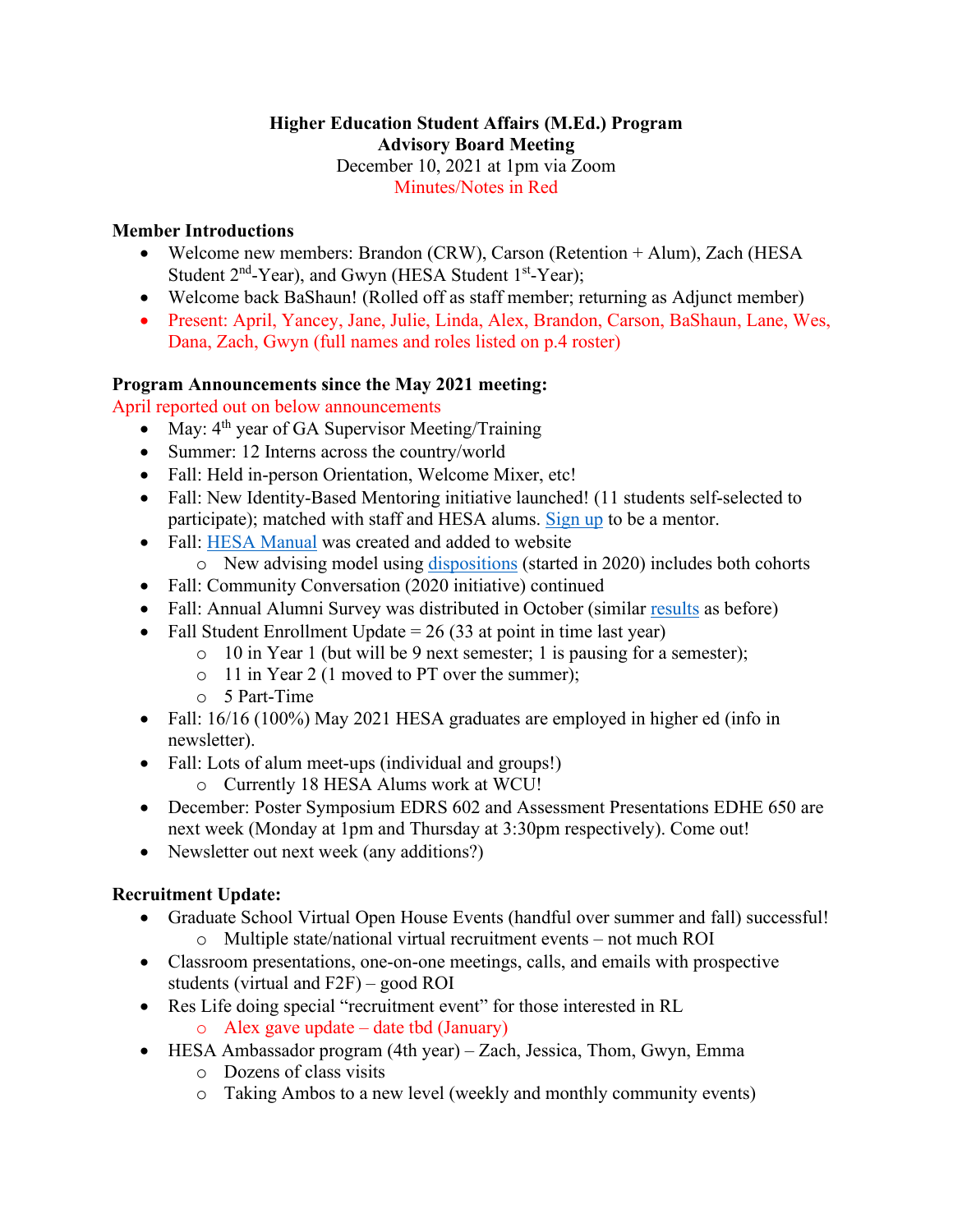- o New upcoming service project!
- o Gwyn shared update about Little Library Boxes (3) around campus. Meeting with Facilities next week to select spaces. Goal to build and place by Spring term.
- Prospective student spreadsheet numbers are up (similar to 2019)
- See NASPA [survey results](https://www.naspa.org/files/dmfile/Faculty-Survey-Results---11-08-21.pdf) demonstrating national industry/GPP decreases in 2020-21
- Help us recruit! March  $1<sup>st</sup>$  is the final admissions deadline.
	- o Send our [website](https://www.wcu.edu/learn/departments-schools-colleges/ceap/humanserv/hesa/hesa-faculty.aspx) and/or newsletter to your contacts and colleagues.
	- o Fill out the ["recommend a student"](https://www.wcu.edu/learn/departments-schools-colleges/ceap/humanserv/hesa/recommend_a_student.aspx) link on our website.
	- o Share the [infographic](https://www.facebook.com/photo/?fbid=2487982068175839&set=a.1484388011868588) on your social media
- *Feedback/Discussion?*
	- o Zach suggested reaching out to other institution's career services offices
	- o Suggestion to reach out to functional area directors (ie: orientation, res life, leadership, etc) to recruit their students

## **Admissions Update:**

- Committee members
	- o Folx rolling off/on (discuss/sign-up)
	- o Committee: Jane, Julie, Alex, Brandon, Carson, Dana (in addition to April and Yancey). Wes offered to help as needed. Zach/Gwyn help with interviews.
	- o New software (from App Review to SLATE) group training in Jan/Feb
	- o Commitment for March 2022 (review all applications, rank, and attend one 3-hour committee meeting- *tentatively March 17th*).
- Interviews (video) for admissions (Faculty and Student Ambo) *tentatively March 28-29th*
- *Feedback/Discussion?*

#### **Funding/Sponsorship Update:**

- We will continue our commitment to fund all full-time students with a paid  $GAship = 30$ 
	- o Hoping grad School funds 16 (usual amount) in 2022-23
		- Only used 13 of the 16 this year (as we only had 21 FT students on GAships, and 5-RL, 1-WW, 1-UNCA, 1-CCPD)
	- o 10(ish) GAships will need to be funded elsewhere for 2022-23 (per usual)
- Department of Human Services sponsored the HESA students research posters this year
- AVP-SA Office Sponsored Assessment Presentation Event
- Res Life sponsored the Welcome Back Mixer
- Alex Fields is sponsoring all 7 students participating in TPE in March
- Potential Sponsorship/Partnership with HESA Student Service Project (discuss)
- *Feedback/Discussion?*
	- o BaShaun asked about additional faculty line. Yancey answered by explaining our ongoing/annual recurring request for a shared hesa/Lead/EdD position. BaShaun expressed plans to share his feedback for needed role with the Dean and Provost.

# **Curriculum Updates:**

- Elective classes (three 1-credit-hour seminar courses) going for a 5th time in Spring 2022: Dana, BaShaun, and Wes
- Minor updates to the HESA [Curriculum Map](https://www.wcu.edu/_files/learn/CEAP-HS-HESA_CurriculumMap.pdf)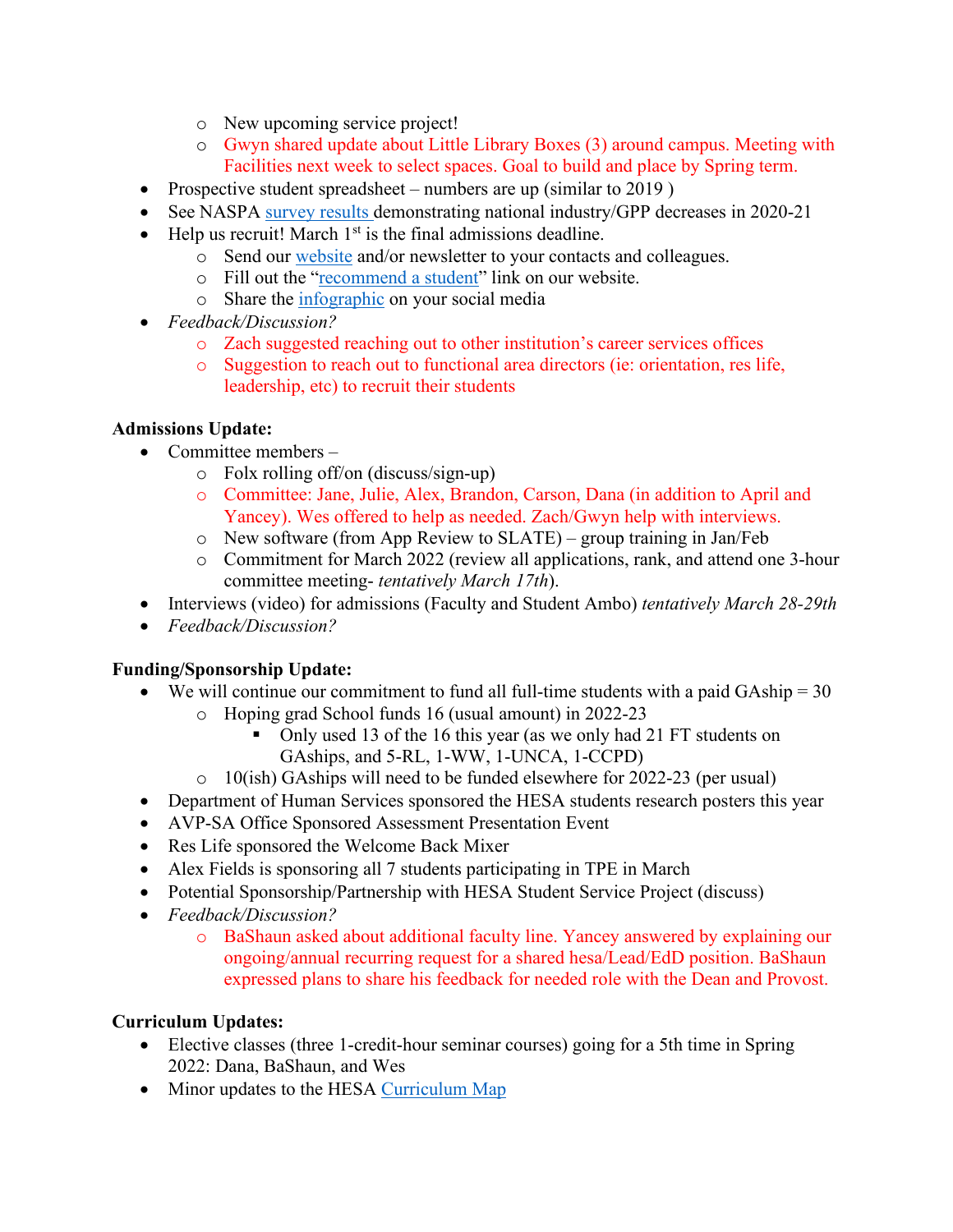• *Feedback/Discussion?*

### **Future Items:**

- Discussion Adding an Alum Award (parameters, selection, etc)
	- o Yancey leading charge. Alex, Carson, and Gwyn agreed to serve on planning committee
- All first-year FT students (9) matched for spring internships
- Both [April](https://www.routledge.com/A-Practitioners-Guide-to-Supporting-Graduate-and-Professional-Students/Shepard-Perry/p/book/9780367639884) (in February) and Yancey (in Summer) have books coming out in 2022!
- ACPA & NASPA Conferences Gulley/Perry attending who else? (Alum meet-ups!)
- CEAP Board Appreciation Dinner usually in March/April stay tuned!
- Oral Comps May 4, 2022
- Hooding & Graduation May 6, 2022

## **Questions? Other items?**

- Alex doing mock interview matching with all hesa students  $(2<sup>nd</sup>-years)$  for jobs;  $1<sup>st</sup>-years$ for summer internships
- Brandon asked about tuition funding alongside GA funding. April and Yancey explained situation, outcome of the external program review (in support of this), and the hiccups in making that happen at this time (out of our control)

**Next Meeting:** April 2022 (calendar invite coming)